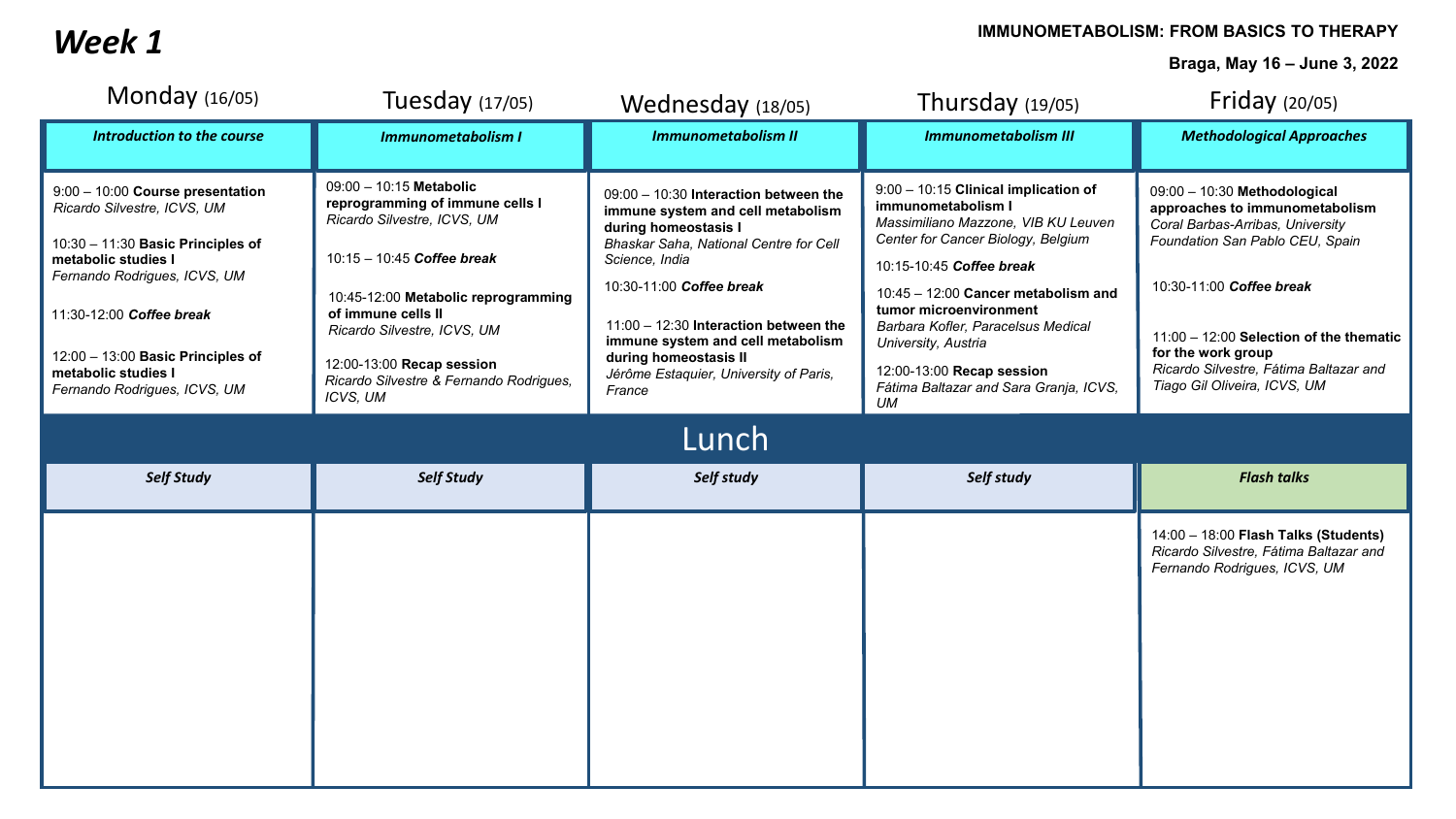*Week 2*

**IMMUNOMETABOLISM: FROM BASICS TO THERAPY** 

**Braga, May 16 – June 3, 2022**

| Monday $(23/05)$                                                                                                                                                                                                                                                                                                                                                                                               | Tuesday $(24/05)$                                                                                                                                                                                                                                                                                                                                                                                                                                                          | Wednesday (25/05)                                                                                                                                                                                                               | Thursday $(26/05)$                                                                                                                                                                                                                                                                                                              | Friday (27/05) |  |  |  |  |
|----------------------------------------------------------------------------------------------------------------------------------------------------------------------------------------------------------------------------------------------------------------------------------------------------------------------------------------------------------------------------------------------------------------|----------------------------------------------------------------------------------------------------------------------------------------------------------------------------------------------------------------------------------------------------------------------------------------------------------------------------------------------------------------------------------------------------------------------------------------------------------------------------|---------------------------------------------------------------------------------------------------------------------------------------------------------------------------------------------------------------------------------|---------------------------------------------------------------------------------------------------------------------------------------------------------------------------------------------------------------------------------------------------------------------------------------------------------------------------------|----------------|--|--|--|--|
| <b>Immunometabolism in disease</b><br><b>Infectious and inflammation</b>                                                                                                                                                                                                                                                                                                                                       | Self study                                                                                                                                                                                                                                                                                                                                                                                                                                                                 | Immunometabolism in disease<br><b>Neurological and Autoimmune</b>                                                                                                                                                               | Immunometabolism in disease<br><b>Cancer and Metabolic disorders</b>                                                                                                                                                                                                                                                            | Self study     |  |  |  |  |
| Host: Ricardo Silvestre and Fernando<br>Rodrigues<br>$09:00 - 10:30$ Targeting<br>immunometabolism in host-directed<br>therapies to fungal diseaseAgostinho<br>Carvalho, ICVS, UM<br>10:30-11:00 Coffee break<br>11:00 - 12:30 Immunometabolism in<br>autoinflammation and severe infection<br>and potential interventions<br>Frank van de Veerdonk, Radboud<br>University Medical Center, The<br>Netherlands. |                                                                                                                                                                                                                                                                                                                                                                                                                                                                            | Host: Tiago Gil Oliveira, Fernanda<br>Marques and João Bessa<br>10:30 - 12:00 Microglia in brain<br>development and disease - the power<br>of metabolic flexibility<br>Rosa Paolicelli, University of Lausanne,<br>Switzerland. | Host: Fátima Baltazar, Sara Granja and<br>Julieta Afonso<br>$09:00 - 10:30$ TBA<br>Maria José Oliveira, I3S, Portugal<br>10:30-11:00 Coffee break<br>11:00 - 12:30 Interplay between tumor-<br>and immune cell metabolism<br>Marina Kreutz, University Hospital<br>Regensburg, Germany                                          |                |  |  |  |  |
| Lunch                                                                                                                                                                                                                                                                                                                                                                                                          |                                                                                                                                                                                                                                                                                                                                                                                                                                                                            |                                                                                                                                                                                                                                 |                                                                                                                                                                                                                                                                                                                                 |                |  |  |  |  |
| Immunometabolism in disease<br><b>Infectious and inflammation</b>                                                                                                                                                                                                                                                                                                                                              | Immunometabolism in disease<br><b>Neurological and Autoimmune</b>                                                                                                                                                                                                                                                                                                                                                                                                          | Immunometabolism in disease<br><b>Neurological and Autoimmune</b>                                                                                                                                                               | Immunometabolism in disease<br><b>Cancer and Metabolic disorders</b>                                                                                                                                                                                                                                                            | Self study     |  |  |  |  |
| 14:00 - 15:30 The role of<br>immunometabolism in infectious<br>diseases and inflammation<br>Mireille Laforge, University of Paris,<br>France<br>15:30-16:00 Coffee break<br>16:00 - 17:30 Metabolic regulation of<br>immune cells<br>Luciana Berod, Johannes Gutenberg<br>University, Mainz, Germany<br>17:30-18:00 Recap session<br>Ricardo Silvestre & Agostinho Carvalho                                    | Host: Tiago Gil Oliveira, Fernanda<br>Marques and João Bessa<br>14:00 - 15:30 Dual role of microglia in<br>lysosomal storage disorders<br>Maria Dolores Ledesma, Centro Biologia<br>Molecular Severo Ochoa (CSIC-UAM),<br>Spain.<br>15:30-16:30 Coffee break<br>16:30 - 18:00 From human genetics<br>and functional genomics to the<br>neuroimmunological<br>basis<br>of<br><b>Alzheimer's diseas</b><br>Edoardo Marcora, Icahn School of<br>Medicine at Mount Sinai, USA. | 15:00 - 16:30 Role of Microglia in<br><b>Alzheimer's Disease</b><br>Gilbert Di Paolo, Denali Therapeutics,<br>USA.<br>16:30-17:00 Coffee break<br>17:00-17:30 Recap session<br>Tiago Gil & Fernanda Marques                     | $14:00 - 15:30$ TBA<br>Marcia Haigis, Harvard Medical School,<br><b>USA</b><br>15:30-16:00 Coffee break<br>17:00<br>16:00<br><b>Targeting</b><br>Monocarboxylate<br>transporters<br>to<br>trigger anti-tumor immunity<br>Sara Granja, ICVS, UM<br>17:00-18:00 Recap session<br>Fátima Baltazar, Julieta Afonso & Sara<br>Grania |                |  |  |  |  |